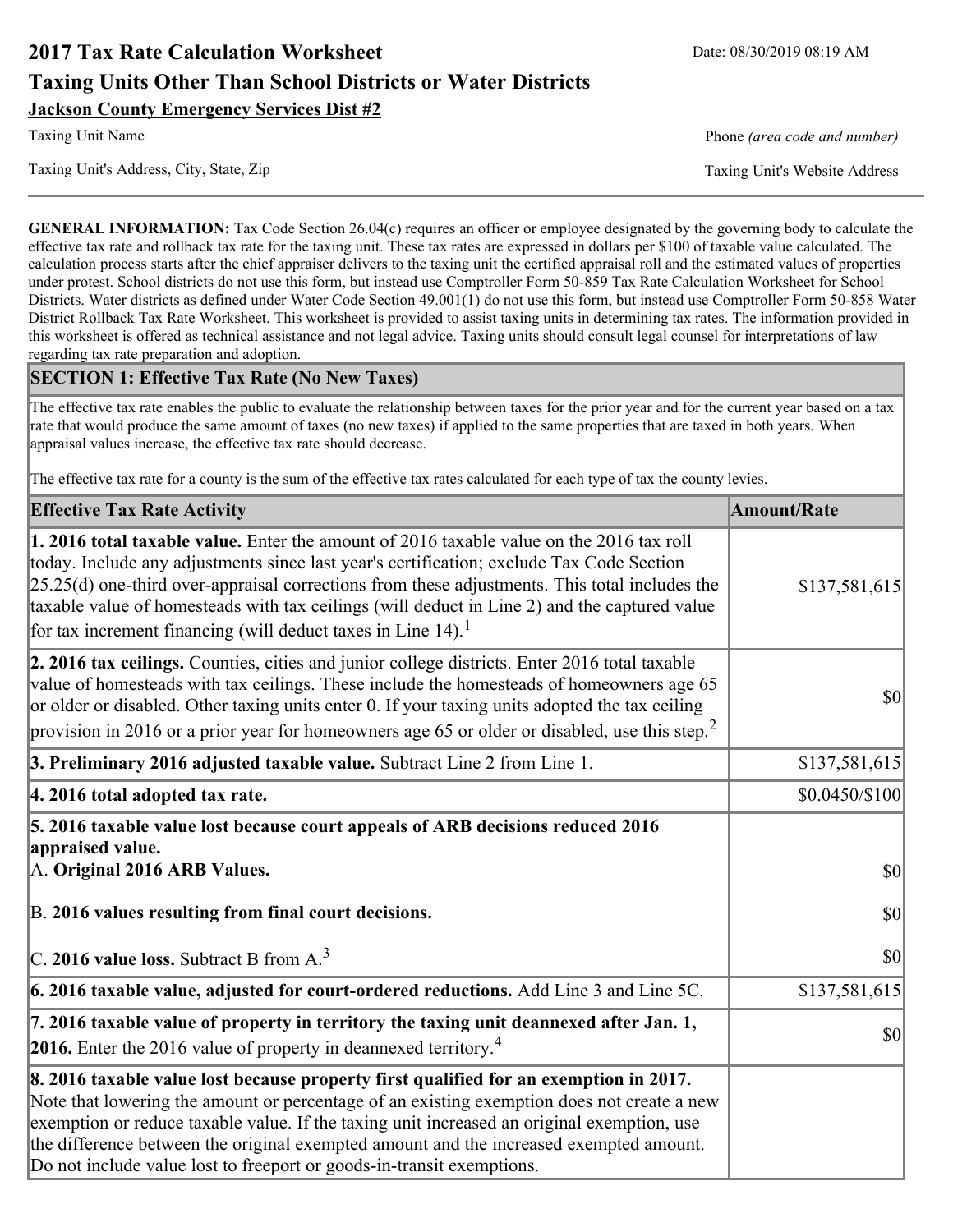| A. Absolute exemptions. Use 2016 market value:                                                                                                                                                                                                                                                                                                                                                                         | \$0           |
|------------------------------------------------------------------------------------------------------------------------------------------------------------------------------------------------------------------------------------------------------------------------------------------------------------------------------------------------------------------------------------------------------------------------|---------------|
| B. Partial exemptions. 2017 exemption amount or 2017 percentage exemption times 2016<br>value:                                                                                                                                                                                                                                                                                                                         | \$125,442     |
| C. Value loss. Add A and $B^5$                                                                                                                                                                                                                                                                                                                                                                                         | \$125,442     |
| 9. 2016 taxable value lost because property first qualified for agricultural appraisal (1-<br>d or 1-d-1), timber appraisal, recreational/scenic appraisal or public access airport<br>special appraisal in 2017. Use only properties that qualified in 2017 for the first time; do<br>not use properties that qualified in 2016.                                                                                      |               |
| A. 2016 market value:                                                                                                                                                                                                                                                                                                                                                                                                  | \$0           |
| B. 2017 productivity or special appraised value:                                                                                                                                                                                                                                                                                                                                                                       | \$0           |
| C. Value loss. Subtract B from $A6$                                                                                                                                                                                                                                                                                                                                                                                    | \$0           |
| 10. Total adjustments for lost value. Add lines 7, 8C and 9C.                                                                                                                                                                                                                                                                                                                                                          | \$125,442     |
| 11. 2016 adjusted taxable value. Subtract Line 10 from Line 6.                                                                                                                                                                                                                                                                                                                                                         | \$137,456,173 |
| 12. Adjusted 2016 taxes. Multiply Line 4 by line 11 and divide by \$100.                                                                                                                                                                                                                                                                                                                                               | \$61,855      |
| 13. Taxes refunded for years preceding tax year 2016. Enter the amount of taxes refunded<br>by the taxing unit for tax years preceding tax year 2016. Types of refunds include court<br>decisions, Tax Code Section 25.25(b) and (c) corrections and Tax Code Section 31.11<br>payment errors. Do not include refunds for tax year 2016. This line applies only to tax years<br>preceding tax year $2016$ <sup>7</sup> | \$17          |
| 14. Taxes in tax increment financing (TIF) for tax year 2016. Enter the amount of taxes<br>paid into the tax increment fund for a reinvestment zone as agreed by the taxing unit. If the<br>taxing unit has no 2017 captured appraised value in Line 16D, enter $08$                                                                                                                                                   | \$0           |
| 15. Adjusted 2016 taxes with refunds and TIF adjustment. Add Lines 12 and 13, subtract<br>Line $149$                                                                                                                                                                                                                                                                                                                   | \$61,872      |
| 16. Total 2017 taxable value on the 2017 certified appraisal roll today. This value<br>includes only certified values and includes the total taxable value of homesteads with tax<br>ceilings (will deduct in Line 18). These homesteads include homeowners age 65 or older or<br>disabled. <sup>10</sup>                                                                                                              |               |
| A. Certified values:                                                                                                                                                                                                                                                                                                                                                                                                   | \$169,118,200 |
| B. Counties: Include railroad rolling stock values certified by the Comptroller's office:                                                                                                                                                                                                                                                                                                                              | \$0           |
| C. Pollution control and energy storage system exemption: Deduct the value of property<br>exempted for the current tax year for the first time as pollution control or energy storage<br>system property:                                                                                                                                                                                                              | \$0           |
| <b>D. Tax increment financing:</b> Deduct the 2017 captured appraised value of property taxable<br>by a taxing unit in a tax increment financing zone for which the 2017 taxes will be deposited<br>into the tax increment fund. Do not include any new property value that will be included in                                                                                                                        | \$0           |
| Line 21 below. $11$                                                                                                                                                                                                                                                                                                                                                                                                    | \$169,118,200 |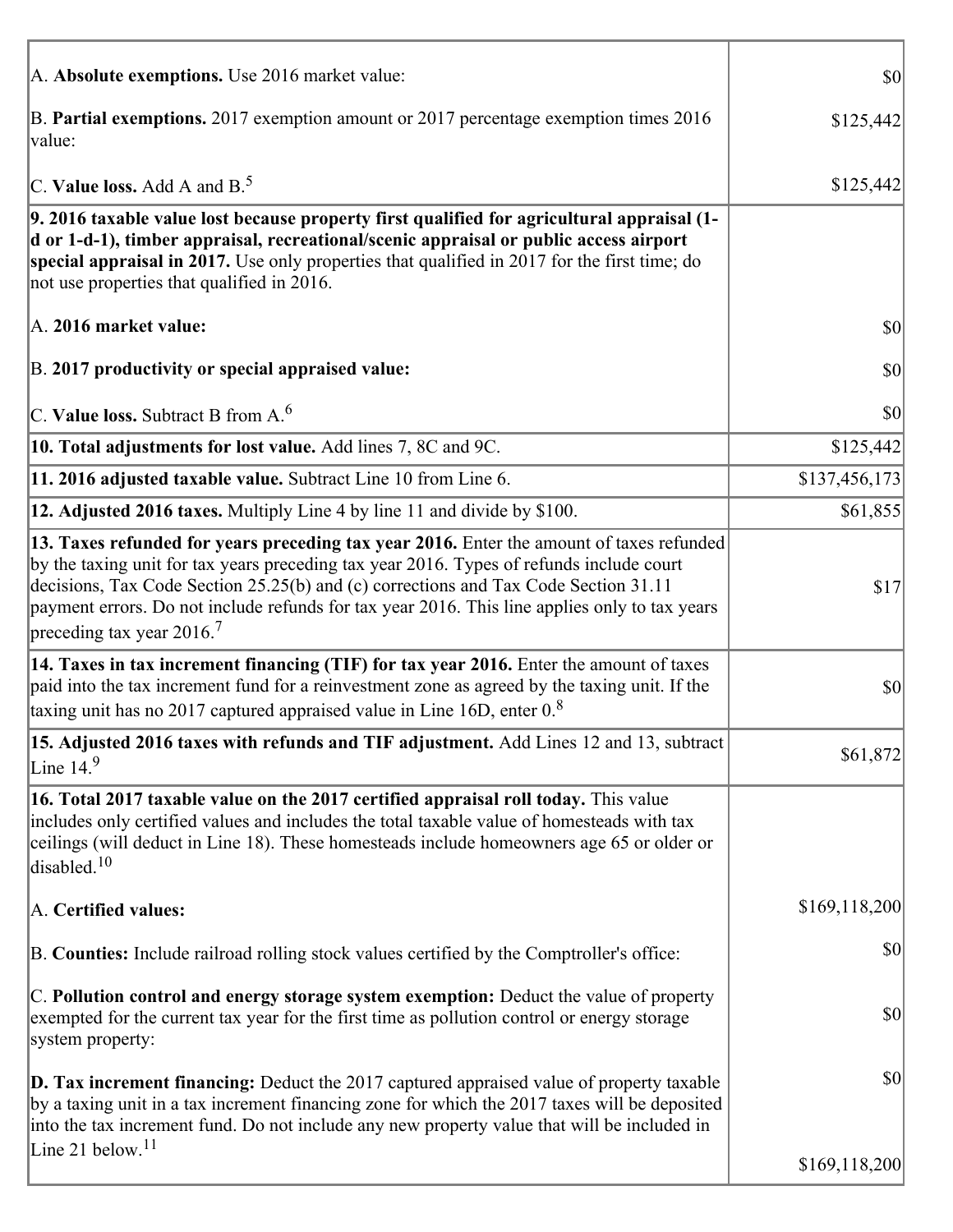| E. Total 2017 value. Add A and B, then subtract C and D.                                                                                                                                                                                                                                                                                                                                                                                                                                                                                                                                                                                                                                                                 |                |
|--------------------------------------------------------------------------------------------------------------------------------------------------------------------------------------------------------------------------------------------------------------------------------------------------------------------------------------------------------------------------------------------------------------------------------------------------------------------------------------------------------------------------------------------------------------------------------------------------------------------------------------------------------------------------------------------------------------------------|----------------|
| $ 17$ . Total value of properties under protest or not included on certified appraisal roll. <sup>12</sup>                                                                                                                                                                                                                                                                                                                                                                                                                                                                                                                                                                                                               |                |
| A. 2017 taxable value of properties under protest. The chief appraiser certifies a list of<br>properties still under ARB protest. The list shows the appraisal district's value and the<br>taxpayer's claimed value, if any, or an estimate of the value if the taxpayer wins. For each of<br>the properties under protest, use the lowest of these values. Enter the total value. <sup>13</sup>                                                                                                                                                                                                                                                                                                                         | \$0            |
| B. 2017 value of properties not under protest or included on certified appraisal roll.<br>The chief appraiser gives taxing units a list of those taxable properties that the chief<br>appraiser knows about, but are not included in the appraisal roll certification. These<br>properties also are not on the list of properties that are still under protest. On this list of<br>properties, the chief appraiser includes the market value, appraised value and exemptions for<br>the preceding year and a reasonable estimate of the market value, appraised value and<br>exemptions for the current year. Use the lower market, appraised or taxable value (as<br>appropriate). Enter the total value. <sup>14</sup> | <b>\$0</b>     |
| C. Total value under protest or not certified: Add A and B.                                                                                                                                                                                                                                                                                                                                                                                                                                                                                                                                                                                                                                                              | $ 10\rangle$   |
| 18. 2017 tax ceilings. Counties, cities and junior colleges enter 2017 total taxable value of<br>homesteads with tax ceilings. These include the homesteads of homeowners age 65 or older<br>or disabled. Other taxing units enter 0. If your taxing units adopted the tax ceiling provision<br>$\vert$ in 2016 or a prior year for homeowners age 65 or older or disabled, use this step. <sup>15</sup>                                                                                                                                                                                                                                                                                                                 | \$0            |
| 19. 2017 total taxable value. Add Lines 16E and 17C. Subtract Line 18.                                                                                                                                                                                                                                                                                                                                                                                                                                                                                                                                                                                                                                                   | \$169,118,200  |
| 20. Total 2017 taxable value of properties in territory annexed after Jan. 1, 2016.<br>Include both real and personal property. Enter the 2017 value of property in territory<br>$\vert$ annexed. <sup>16</sup>                                                                                                                                                                                                                                                                                                                                                                                                                                                                                                          | $ 10\rangle$   |
| 21. Total 2017 taxable value of new improvements and new personal property located<br>in new improvements. New means the item was not on the appraisal roll in 2016. An<br>improvement is a building, structure, fixture or fence erected on or affixed to land. New<br>additions to existing improvements may be included if the appraised value can be<br>determined. New personal property in a new improvement must have been brought into the<br>taxing unit after Jan. 1, 2016, and be located in a new improvement. New improvements <b>do</b><br>include property on which a tax abatement agreement has expired for $2017$ . <sup>17</sup>                                                                      | \$2,490,342    |
| 22. Total adjustments to the 2017 taxable value. Add Lines 20 and 21.                                                                                                                                                                                                                                                                                                                                                                                                                                                                                                                                                                                                                                                    | \$2,490,342    |
| 23. 2017 adjusted taxable value. Subtract Line 22 from Line 19.                                                                                                                                                                                                                                                                                                                                                                                                                                                                                                                                                                                                                                                          | \$166,627,858  |
| 24. 2017 effective tax rate. Divide Line 15 by Line 23 and multiply by $$100$ . <sup>18</sup>                                                                                                                                                                                                                                                                                                                                                                                                                                                                                                                                                                                                                            | \$0.0371/\$100 |
| 25. COUNTIES ONLY. Add together the effective tax rates for each type of tax the county<br>levies. The total is the 2017 county effective tax rate. <sup>18</sup>                                                                                                                                                                                                                                                                                                                                                                                                                                                                                                                                                        |                |

- <sup>2</sup>Tex. Tax Code Section 26.012(14)
- <sup>1</sup>Tex. Tax Code Section 26.012(14) <sup>9</sup>Tex. Tax Code Section 26.012(13) <sup>9</sup>Tex. Tax Code Section 26.012
	-
- <sup>3</sup>Tex. Tax Code Section 26.012(13) <sup>11</sup>Tex. Tax Code Section 26.03(c) <sup>4</sup>Tex. Tax Code Section 26.01(c) and <sup>12</sup>Tex. Tax Code Section 26.01(c) and <sup>12</sup>Tex. Tax Code Section 26.01(c) and <sup>12</sup>Tex. Tax Code Section 26.01(c)
	- <sup>12</sup>Tex. Tax Code Section 26.01(c) and (d)
- 
- <sup>5</sup>Tex. Tax Code Section 26.012(15) <sup>13</sup>Tex. Tax Code Section 26.01(c) <sup>6</sup>Tex. Tax Code Section 26.01(d) <sup>6</sup>Tex. Tax Code Section 26.012(15) <sup>14</sup>Tex. Tax Code Section 26.01(d)<sup>7</sup>Tex. Tax Code Section 26.012(6)
- $7$ Tex. Tax Code Section 26.012(13)
- 
- 
- ${}^{8}$ Tex. Tax Code Section 26.03(c)  ${}^{16}$ Tex. Tax Code Section 26.012(17)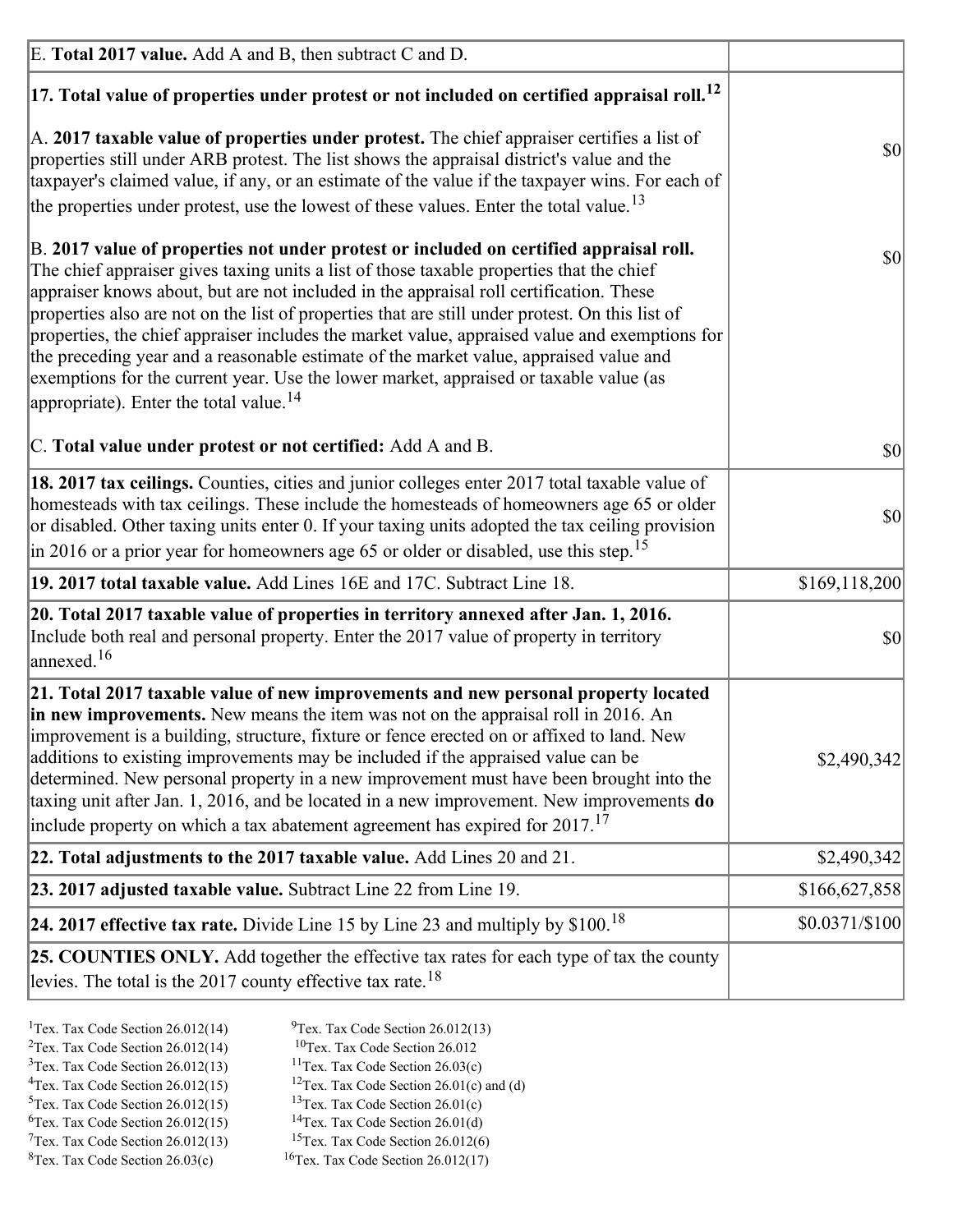### **SECTION 2: Rollback Tax Rate**

The rollback tax rate is split into two separate rates:

- 1. **Maintenance and Operations (M&O):** The M&O portion is the tax rate that is needed to raise the same amount of taxes that the taxing unit levied in the prior year plus eight percent. This rate accounts for such things as salaries, utilities and day-to-day operations.
- 2. **Debt:** The debt tax rate includes the debt service necessary to pay the taxing unit's debt payments in the coming year. This rate accounts for principal and interest on bonds and other debt secured by property tax revenue.

The rollback tax rate for a county is the sum of the rollback tax rates calculated for each type of tax the county levies. In most cases the rollback tax rate exceeds the effective tax rate, but occasionally decreases in a taxing unit's debt service will cause the effective tax rate to be higher than the rollback tax rate.

| <b>Rollback Tax Rate Activity</b>                                                                                                                                                                                                                                                                                                                                                                                                                                                                                                                                                                                                                                       | <b>Amount/Rate</b> |
|-------------------------------------------------------------------------------------------------------------------------------------------------------------------------------------------------------------------------------------------------------------------------------------------------------------------------------------------------------------------------------------------------------------------------------------------------------------------------------------------------------------------------------------------------------------------------------------------------------------------------------------------------------------------------|--------------------|
| 26. 2016 maintenance and operations (M&O) tax rate.                                                                                                                                                                                                                                                                                                                                                                                                                                                                                                                                                                                                                     | $$0.0450/\$100$    |
| $ 27.2016$ adjusted taxable value. Enter the amount from Line 11.                                                                                                                                                                                                                                                                                                                                                                                                                                                                                                                                                                                                       | \$137,456,173      |
| 28. 2016 M&O taxes.                                                                                                                                                                                                                                                                                                                                                                                                                                                                                                                                                                                                                                                     |                    |
|                                                                                                                                                                                                                                                                                                                                                                                                                                                                                                                                                                                                                                                                         |                    |
| A. Multiply Line 26 by Line 27 and divide by \$100.                                                                                                                                                                                                                                                                                                                                                                                                                                                                                                                                                                                                                     | \$61,855           |
| B. Cities, counties and hospital districts with additional sales tax: Amount of additional<br>sales tax collected and spent on M&O expenses in 2016. Enter amount from full year's sales<br>tax revenue spent for M&O in 2016 fiscal year, if any. Other taxing units enter 0. Counties<br>exclude any amount that was spent for economic development grants from the amount of<br>sales tax spent.                                                                                                                                                                                                                                                                     | 30                 |
| C. Counties: Enter the amount for the state criminal justice mandate. If second or later year,<br>the amount is for increased cost above last year's amount. Other taxing units enter 0.                                                                                                                                                                                                                                                                                                                                                                                                                                                                                | 30                 |
| D. Transferring function: If discontinuing all of a department, function or activity and<br>transferring it to another taxing unit by written contract, enter the amount spent by the taxing<br>unit discontinuing the function in the 12 months preceding the month of this calculation. If<br>the taxing unit did not operate this function for this 12-month period, use the amount spent<br>in the last full fiscal year in which the taxing unit operated the function. The taxing unit<br>discontinuing the function will subtract this amount in H below. The taxing unit receiving<br>the function will add this amount in H below. Other taxing units enter 0. | \$0                |
| E. Taxes refunded for years preceding tax year 2016: Enter the amount of M&O taxes<br>refunded in the preceding year for taxes before that year. Types of refunds include court<br>decisions, Tax Code Section 25.25(b) and (c) corrections and Tax Code Section 31.11<br>payment errors. Do not include refunds for tax year 2016. This line applies only to tax years<br>preceding tax year 2016.                                                                                                                                                                                                                                                                     | \$17               |
| F. Enhanced indigent health care expenditures: Enter the increased amount for the<br>current year's enhanced indigent health care expenditures above the preceding tax year's<br>enhanced indigent health care expenditures, less any state assistance.                                                                                                                                                                                                                                                                                                                                                                                                                 | $ 10\rangle$       |
| G. Taxes in TIF: Enter the amount of taxes paid into the tax increment fund for a<br>reinvestment zone as agreed by the taxing unit. If the taxing unit has no 2017 captured<br>appraised value in Line 16D, enter 0.                                                                                                                                                                                                                                                                                                                                                                                                                                                   | $ 10\rangle$       |
| <b>H. Adjusted M&amp;O Taxes.</b> Add A, B, C, E and F. For taxing unit with D, subtract if<br>discontinuing function and add if receiving function. Subtract G.                                                                                                                                                                                                                                                                                                                                                                                                                                                                                                        | \$61,872           |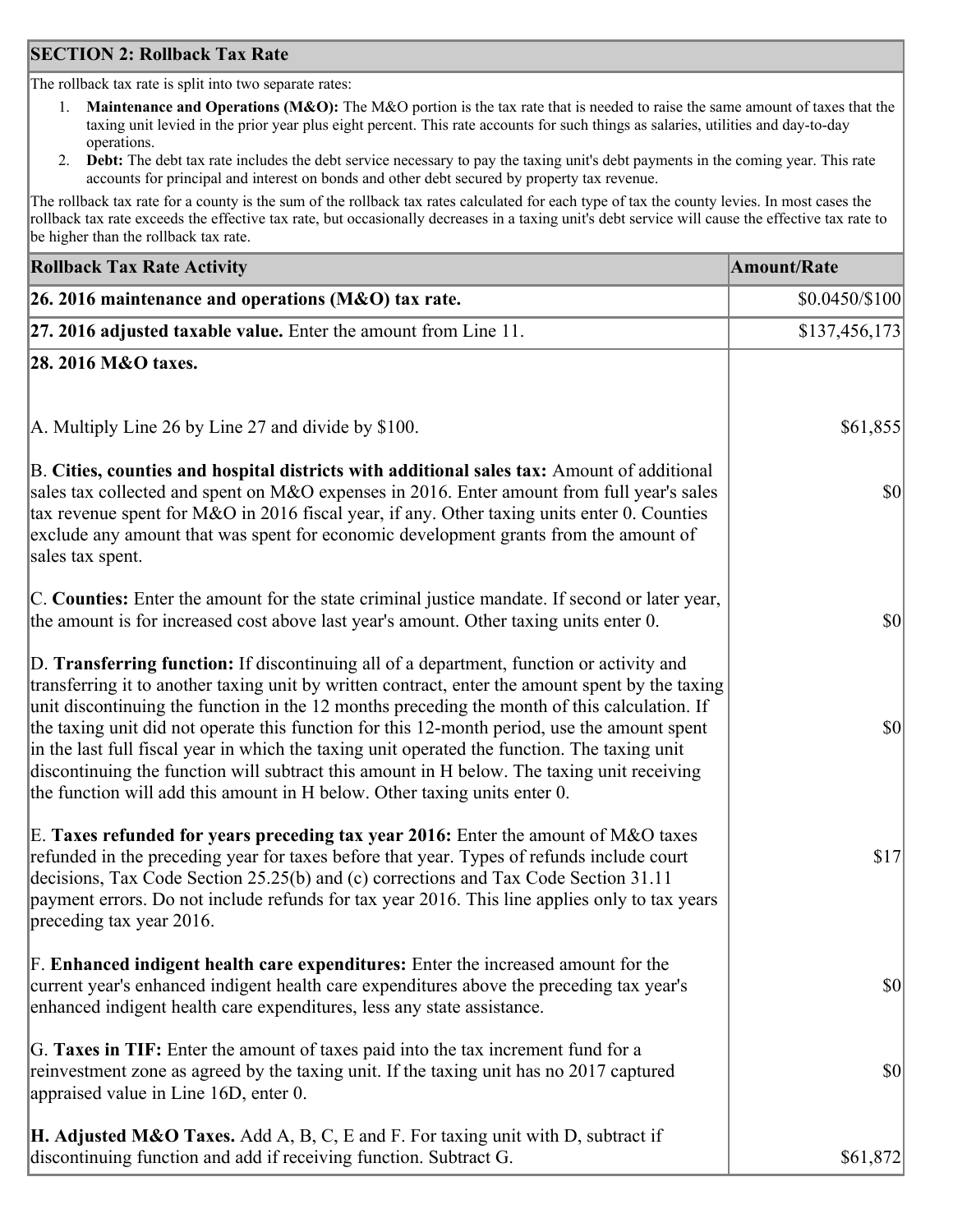| 29. 2017 adjusted taxable value. Enter Line 23 from the Effective Tax Rate Worksheet.                                                                                                                                                                                                                                                                                                                                                                                                                                                                                                                                                                                                                                     | \$166,627,858   |
|---------------------------------------------------------------------------------------------------------------------------------------------------------------------------------------------------------------------------------------------------------------------------------------------------------------------------------------------------------------------------------------------------------------------------------------------------------------------------------------------------------------------------------------------------------------------------------------------------------------------------------------------------------------------------------------------------------------------------|-----------------|
| 30. 2017 effective maintenance and operations rate. Divide Line 28H by Line 29 and<br>multiply by \$100.                                                                                                                                                                                                                                                                                                                                                                                                                                                                                                                                                                                                                  | $$0.0371/\$100$ |
| $31.2017$ rollback maintenance and operation rate. Multiply Line 30 by 1.08.                                                                                                                                                                                                                                                                                                                                                                                                                                                                                                                                                                                                                                              | \$0.0400/\$100  |
| 32. Total 2017 debt to be paid with property taxes and additional sales tax revenue.<br>Debt means the interest and principal that will be paid on debts that:<br>$(1)$ are paid by property taxes,<br>$(2)$ are secured by property taxes,<br>$(3)$ are scheduled for payment over a period longer than one year and<br>(4) are not classified in the taxing unit's budget as $M&O$ expenses<br>A. Debt also includes contractual payments to other taxing units that have incurred debts on<br>behalf of this taxing unit, if those debts meet the four conditions above. Include only<br>amounts that will be paid from property tax revenue. Do not include appraisal district budget<br>payments. Enter debt amount. | $ 10\rangle$    |
| B. Subtract unencumbered fund amount used to reduce total debt.                                                                                                                                                                                                                                                                                                                                                                                                                                                                                                                                                                                                                                                           | $ 10\rangle$    |
| C. Subtract amount paid from other resources.                                                                                                                                                                                                                                                                                                                                                                                                                                                                                                                                                                                                                                                                             |                 |
| D. Adjusted debt. Subtract B and C from A.                                                                                                                                                                                                                                                                                                                                                                                                                                                                                                                                                                                                                                                                                | $ 10\rangle$    |
|                                                                                                                                                                                                                                                                                                                                                                                                                                                                                                                                                                                                                                                                                                                           | $ 10\rangle$    |
| 33. Certified 2016 excess debt collections. Enter the amount certified by the collector.                                                                                                                                                                                                                                                                                                                                                                                                                                                                                                                                                                                                                                  | $ 10\rangle$    |
| 34. Adjusted 2017 debt. Subtract Line 33 from Line 32D.                                                                                                                                                                                                                                                                                                                                                                                                                                                                                                                                                                                                                                                                   | $ 10\rangle$    |
| 35. Certified 2017 anticipated collection rate. Enter the rate certified by the collector. If<br>the rate is 100 percent or greater, enter 100 percent.                                                                                                                                                                                                                                                                                                                                                                                                                                                                                                                                                                   | 95.00%          |
| 36. 2017 debt adjusted for collections. Divide Line 34 by Line 35                                                                                                                                                                                                                                                                                                                                                                                                                                                                                                                                                                                                                                                         | $ 10\rangle$    |
| $ 37, 2017$ total taxable value. Enter the amount on Line 19.                                                                                                                                                                                                                                                                                                                                                                                                                                                                                                                                                                                                                                                             | \$169, 118, 200 |
| <b>38. 2017 debt tax rate.</b> Divide Line 36 by Line 37 and multiply by $$100$ .                                                                                                                                                                                                                                                                                                                                                                                                                                                                                                                                                                                                                                         | \$0/\$100       |
| 39. 2017 rollback tax rate. Add Lines 31 and 38.                                                                                                                                                                                                                                                                                                                                                                                                                                                                                                                                                                                                                                                                          | \$0.0400/\$100  |
| 40. COUNTIES ONLY. Add together the rollback tax rates for each type of tax the county<br>levies. The total is the 2017 county rollback tax rate.                                                                                                                                                                                                                                                                                                                                                                                                                                                                                                                                                                         |                 |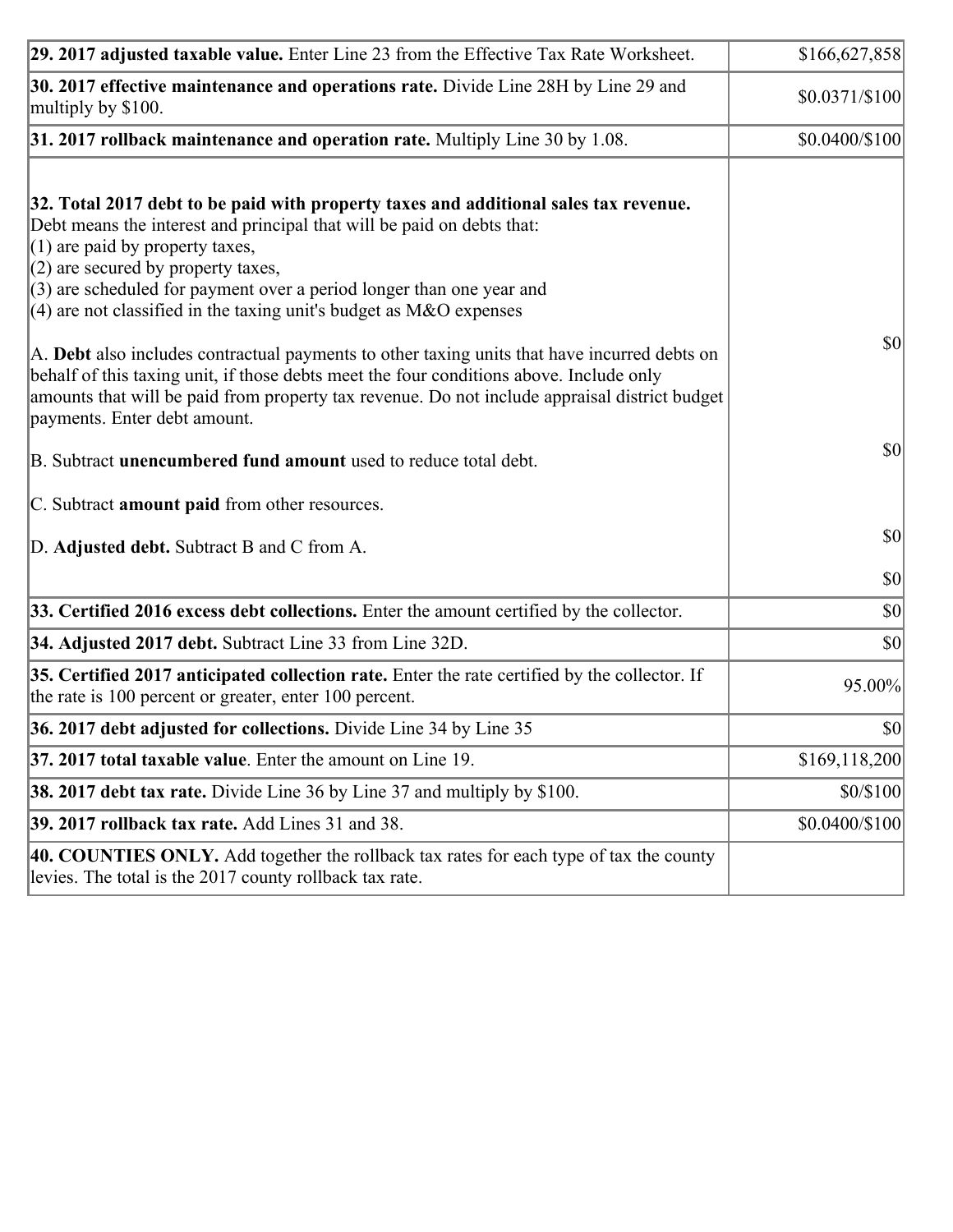## **SECTION 3: Additional Sales Tax to Reduce Property Taxes**

Cities, counties and hospital districts may levy a sales tax specifically to reduce property taxes. Local voters by election must approve imposing or abolishing the additional sales tax. If approved, the taxing unit must reduce its effective and rollback tax rates to offset the expected sales tax revenue.

This section should only be completed by a county, city or hospital district that is required to adjust its effective tax rate and/or rollback tax rate because it adopted the additional sales tax.

| <b>Activity</b>                                                                                                                                                                                                                                                                                                                                                                                                 | <b>Amount/Rate</b> |
|-----------------------------------------------------------------------------------------------------------------------------------------------------------------------------------------------------------------------------------------------------------------------------------------------------------------------------------------------------------------------------------------------------------------|--------------------|
| 41. Taxable Sales. For taxing units that adopted the sales tax in November 2016 or May<br>[2017, enter the Comptroller's estimate of taxable sales for the previous four quarters. <sup>20</sup><br>Taxing units that adopted the sales tax before November 2016, skip this line.                                                                                                                               | $\vert$ so $\vert$ |
| 42. Estimated sales tax revenue. Counties exclude any amount that is or will be spent for<br>economic development grants from the amount of estimated sales tax revenue. <sup>21</sup><br>Taxing units that adopted the sales tax in November 2016 or in May 2017.<br>Multiply the amount on Line 41 by the sales tax rate (.01, .005 or .0025, as applicable) and<br>multiply the result by .95. <sup>22</sup> | \$0                |
| $ -$ or $-$                                                                                                                                                                                                                                                                                                                                                                                                     |                    |
| Taxing units that adopted the sales tax before November 2016.<br>Enter the sales tax revenue for the previous four quarters. Do not multiply by .95.                                                                                                                                                                                                                                                            |                    |
| 43. 2017 total taxable value. Enter the amount from Line 37 of the Rollback Tax Rate<br>Worksheet.                                                                                                                                                                                                                                                                                                              | \$169,118,200      |
| 44. Sales tax adjustment rate. Divide Line 42 by Line 43 and multiply by $$100$ .                                                                                                                                                                                                                                                                                                                               | \$0/\$100          |
| 45. 2017 effective tax rate, unadjusted for sales tax. <sup>23</sup> Enter the rate from Line 24 or 25,<br>as applicable, on the Effective Tax Rate Worksheet.                                                                                                                                                                                                                                                  | $$0.0371/\$100$    |
| 46. 2017 effective tax rate, adjusted for sales tax.<br>Taxing units that adopted the sales tax in November 2016 or in May 2017.<br>Subtract Line 44 from Line 45. Skip to Line 47 if you adopted the additional sales tax before<br>November 2016.                                                                                                                                                             | \$0.0371/\$100     |
| 47. 2017 rollback tax rate, unadjusted for sales tax. <sup>24</sup> Enter the rate from Line 39 or 40,<br>as applicable, of the Rollback Tax Rate Worksheet.                                                                                                                                                                                                                                                    | \$0.0400/\$100     |
| $ 48.2017$ rollback tax rate, adjusted for sales tax. Subtract Line 44 from Line 47.                                                                                                                                                                                                                                                                                                                            | \$0.0400/\$100     |

<sup>17</sup>Tex. Tax Code Section 26.012(17)

<sup>18</sup>Tex. Tax Code Section 26.04(c)

<sup>19</sup>Tex. Tax Code Section 26.04(d)

<sup>20</sup>Tex. Tax Code Section 26.041(d)

- $21$ Tex. Tax Code Section 26.041(i)
- <sup>22</sup>Tex. Tax Code Section 26.041(d)
- <sup>23</sup>Tex. Tax Code Section  $26.04(c)$

<sup>24</sup>Tex. Tax Code Section  $26.04(c)$